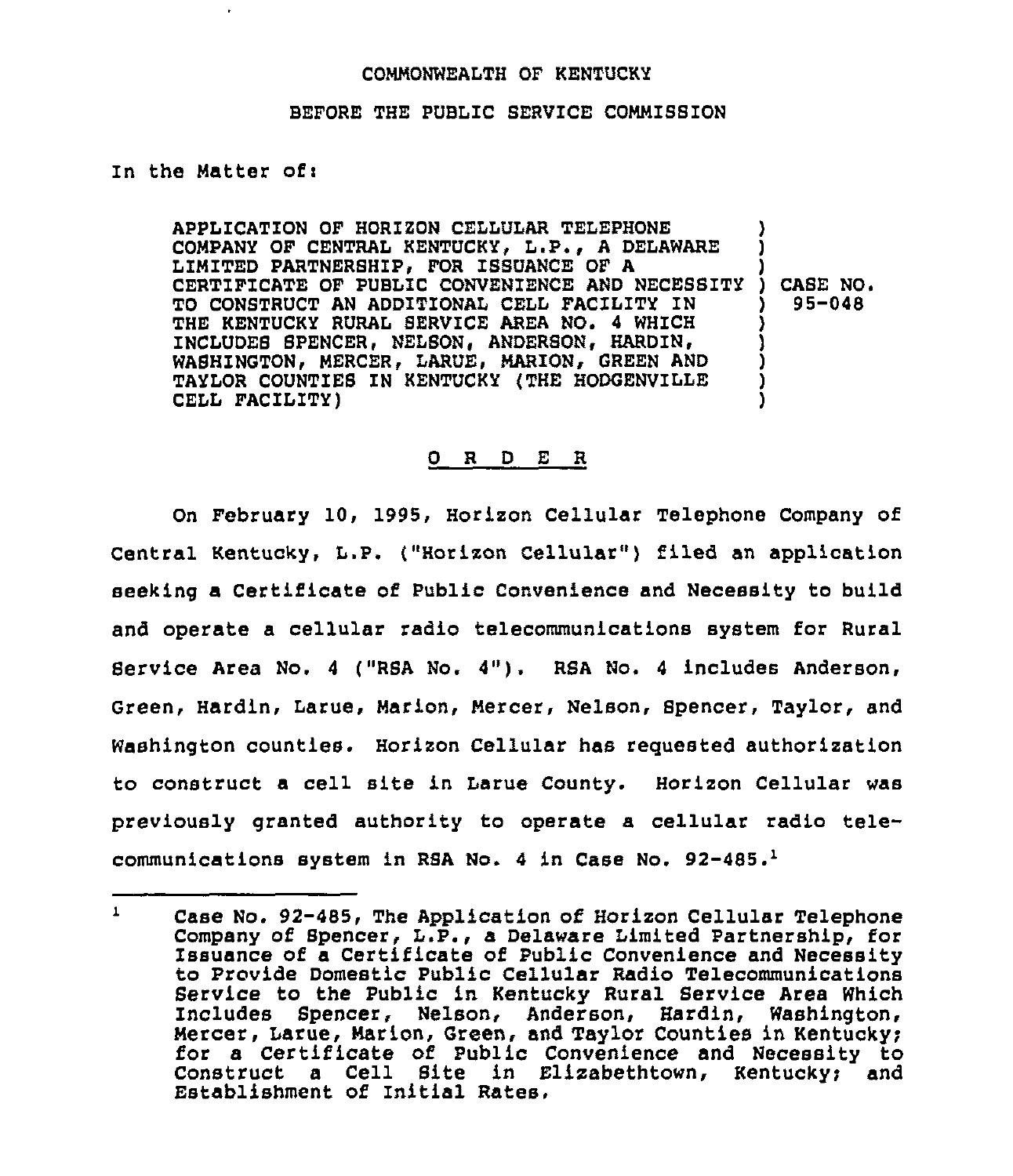The proposed cell site consists of a 280-foot or less guyed antenna tower and an equipment shelter to be located at 510 Nt. Sherman-Nard Road, Magnolia, Larue County, Kentucky ("the Hodgenville cell sits"). The coordinates for the Hodgenville cell site are North Latitude 37° 28' 00" by West Longitude 85° 38' 19".

 $\bullet$ 

Horizon Cellular has provided information regarding the structure of the tower, safety measures, and antenna design criteria for the Hodgenville cell site. Based upon the application, the design of the tower and foundation appears to meet the criteria of the Building Officials and Code Administrators International, Inc. National Building Code with reference to earthquakes, winds, and tornadoes.

Pursuant to KRS 100.324(l), the Hodgenville cell site's construction is exempt from local zoning ordinancesi however, Horizon Cellular has notified the Land of Lincoln Planning and Zoning Commission. Horizon Cellular has filed applications with the Federal Aviation Administration ("FAA"), and the Kentucky Airport zoning commission ("KAzc") seeking approval for the construction and operation of the Hodgenville cell site. These applications are still pending,

Horizon Cellular has filed notices verifying that each person who owns property or who resides within 500 feet of the Hodgenville cell site has been notified of the pending construction. The notice solicited any comments and informed the property owners or residents of their right to intervene. To date, no intervention requests have been received.

 $-2-$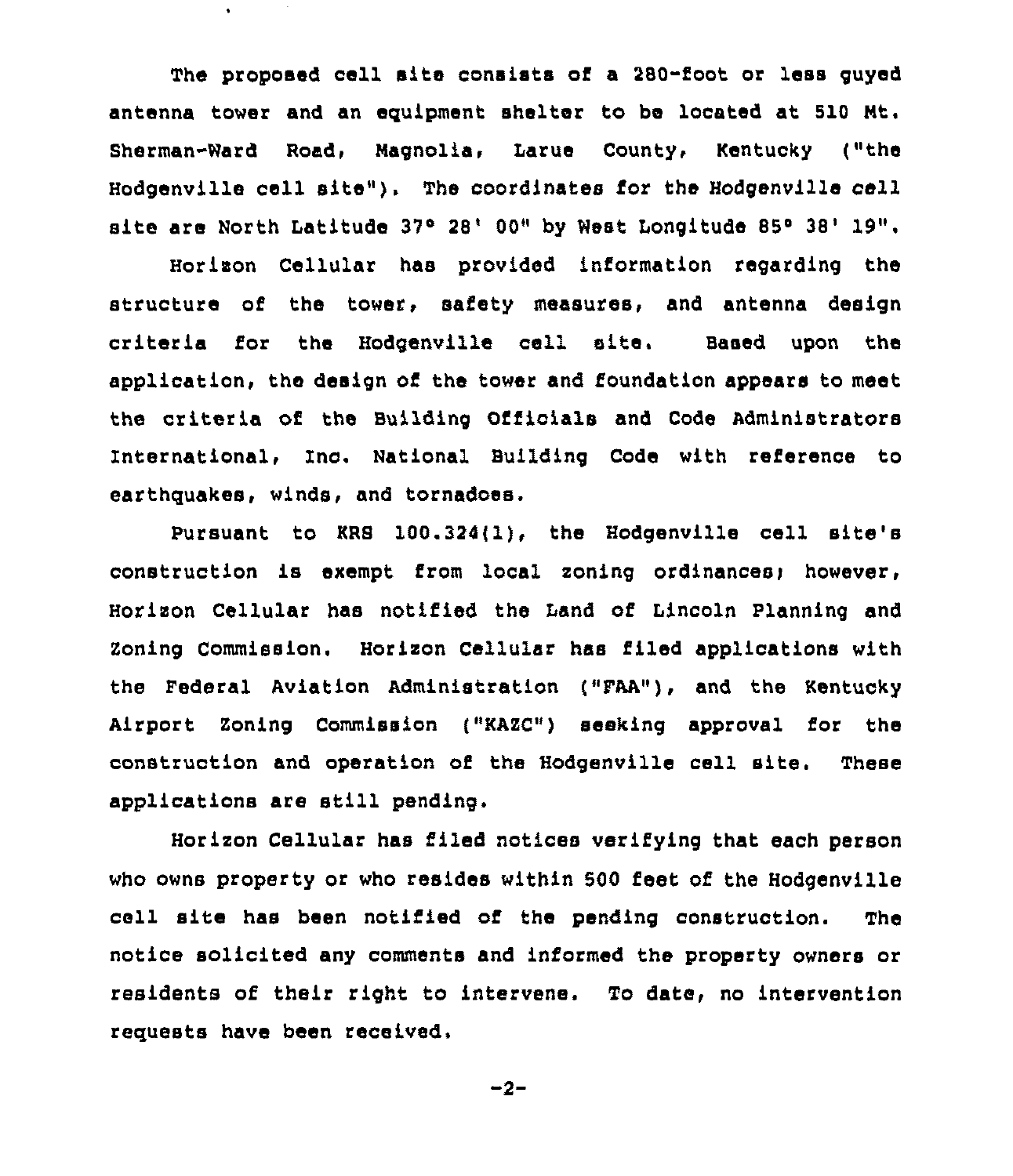Pursuant to KRS 278.280, the Commission is required to determine proper practices to be observed when it finds, upon complaint or on its own motion, that the facilities of any utility subject to its jurisdiction are unreasonable, unsafe, improper, or insufficient. To assist the Commission in its efforts to comply with this mandate, Horizon Cellular should notify the Commission if it does not use this antenna tower to provide cellular radio telecommunications services in the manner set out in its application and this Order, Upon receipt of such notice, the Commission may, on its own motion, institute proceedings to consider the proper practices, including removal of the unused antenna tower, which should be observed by Horizon Cellular.

The Commission, having considered the evidence of record and being otherwise sufficiently advised, finds that Horizon Cellular should be granted a Certificate of Public Convenience and Necessity to construct and operate the Hodgenville cell site in RSA No. <sup>4</sup> under its previously approved tariff.

IT IS THEREFORE ORDERED that:

 $\bullet$ 

l. Horizon Cellular be and it hereby is granted <sup>a</sup> Certificate of Public Convenience and Necessity to construct and operate the Hodgenville cell site.

2. Horizon Cellular shall file a copy of the final decisions regarding its pending FAA and KAZC applications for this cell site construction within 10 days of receiving these decisions.

3. Horizon Cellular shall immediately notify the Commission in writing, if, after the antenna tower is built and utility

 $-3-$